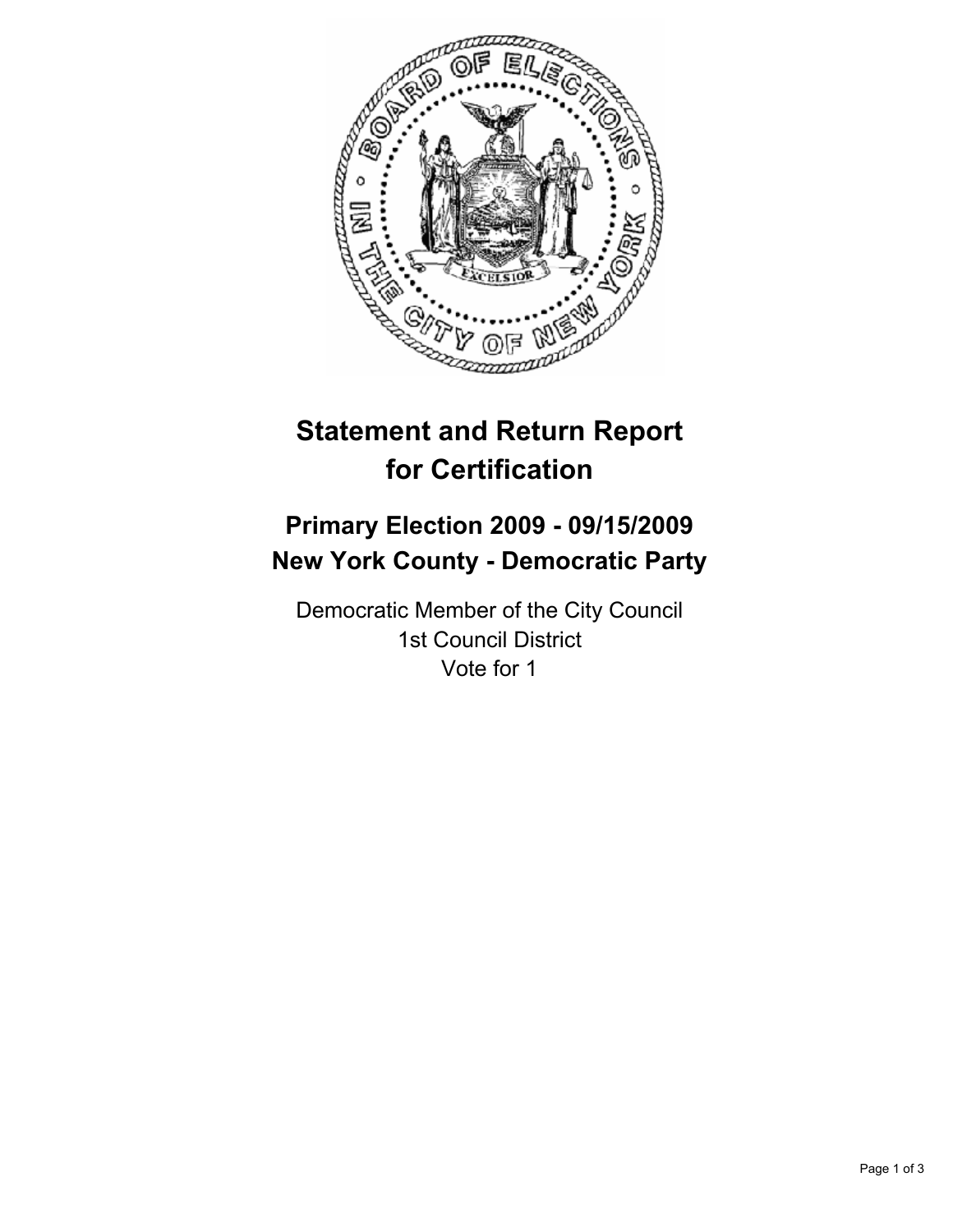

### **Assembly District 64**

| <b>EMERGENCY</b>          | 35    |
|---------------------------|-------|
| ABSENTEE/MILITARY         | 123   |
| <b>AFFIDAVIT</b>          | 136   |
| <b>MARGARET S CHIN</b>    | 3,777 |
| ALAN J GERSON             | 2,561 |
| PETER GLEASON             | 673   |
| <b>ARTHUR GREGORY</b>     | 167   |
| <b>JIN H KIM</b>          | 1,092 |
| ALAN GERSON (WRITE-IN)    | 1     |
| ALAN J GERSON (WRITE-IN)  | 7     |
| ALAN J. GERSON (WRITE-IN) | 3     |
| MICHAEL GERSON (WRITE-IN) | 1     |
| <b>Total Votes</b>        | 8,282 |

#### **Assembly District 66**

| <b>Total Votes</b>       | 3.260 |
|--------------------------|-------|
| ARMICA GERSON (WRITE-IN) | 1     |
| ALAN GERSON (WRITE-IN)   | 22    |
| <b>JIN H KIM</b>         | 843   |
| <b>ARTHUR GREGORY</b>    | 56    |
| PETER GLEASON            | 588   |
| ALAN J GERSON            | 1,000 |
| <b>MARGARET S CHIN</b>   | 750   |
| AFFIDAVIT                | 23    |
| ABSENTEE/MILITARY        | 95    |
| <b>EMERGENCY</b>         | 47    |

#### **Assembly District 74**

| <b>Total Votes</b>     | 166 |
|------------------------|-----|
| <b>JIN H KIM</b>       | 28  |
| <b>ARTHUR GREGORY</b>  | 4   |
| PETER GLEASON          | 17  |
| ALAN J GERSON          | 33  |
| <b>MARGARET S CHIN</b> | 84  |
| AFFIDAVIT              | 4   |
| ABSENTEE/MILITARY      | 5   |
| <b>EMERGENCY</b>       | 0   |